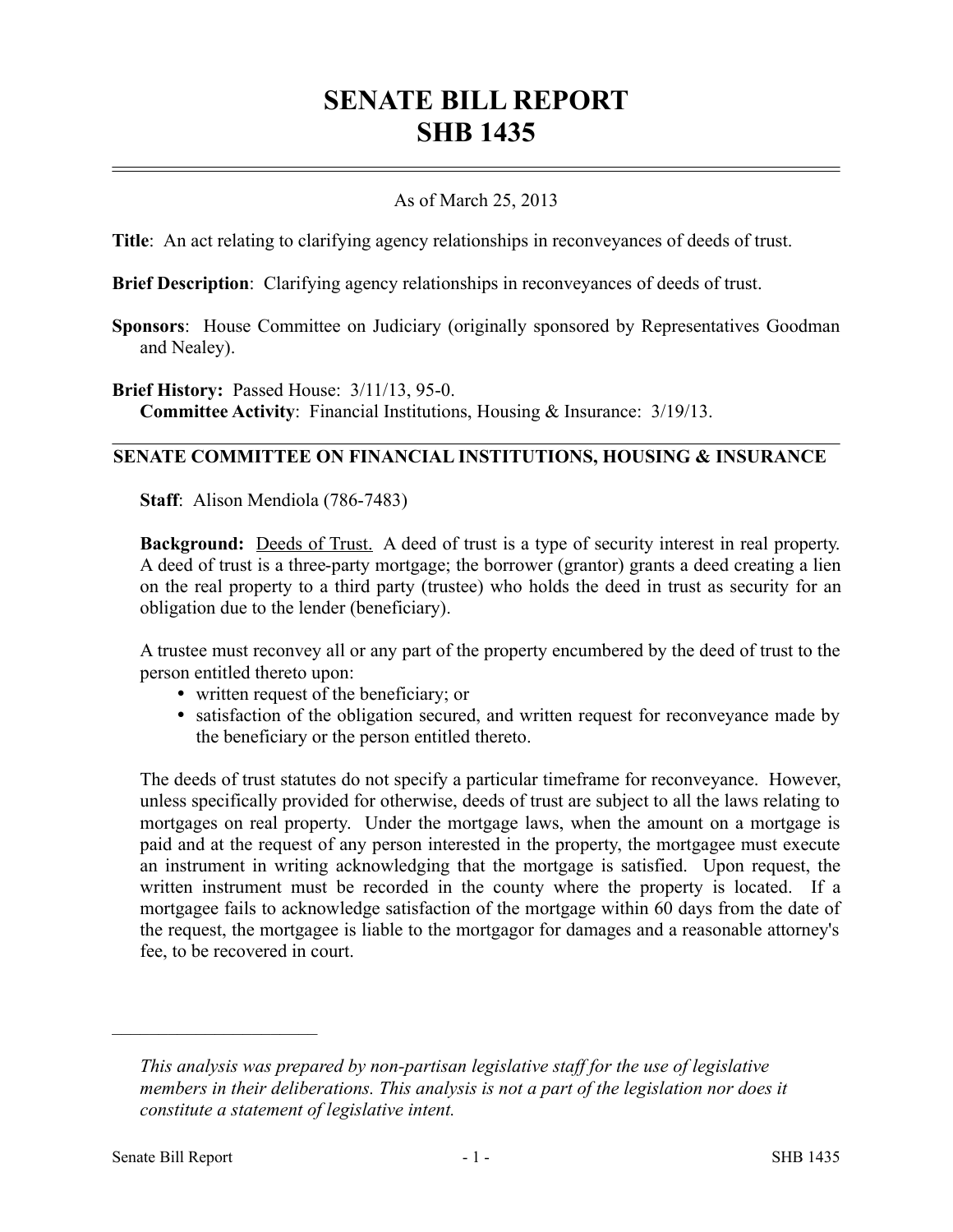Trustee. The following persons and entities may act as a trustee of a deed of trust: title insurance companies; attorneys; a variety of business entities; a variety of banks; and any agency or instrumentality of the federal government.

The trustee may resign at its own election or be replaced by the beneficiary. If a trustee is not appointed in the deed of trust, or upon the resignation, incapacity, disability, absence, or death of the trustee, or the election of the beneficiary to replace the trustee, the beneficiary appoints a trustee or a successor trustee. Only upon recording the appointment in each county in which the deed of trust is recorded, does the successor trustee become vested with all powers of an original trustee.

A trustee has no fiduciary duty or obligation to the grantor or other persons having an interest in the property. The trustee does, however, have a duty of good faith to the borrower, beneficiary, and grantor.

**Summary of Bill**: Reconveying a Deed of Trust. Trustee is changed to trustee of record, and it is the trustee of record that has the obligation to reconvey upon: written request of the beneficiary; or satisfaction of the obligation secured, and written request for reconveyance made by the beneficiary or the person entitled thereto.

New provisions are added for situations in which the beneficiary receives payment as set forth in its demand statement but fails to request reconveyance within the 60-day period specified under the mortgage laws. A title insurance company or agent, a licensed escrow agent, or an attorney admitted to practice in Washington, who has paid the demand in full from escrow, may act as agent (agent), for the person entitled to receive reconveyance. Upon receipt of notice of the beneficiary's failure to request reconveyance, the agent may submit proof of satisfaction and request the trustee of record to reconvey the deed of trust.

If the trustee of record is unable or unwilling to reconvey within 120 days following payment to the beneficiary per the beneficiary's demand statement, then the agent may record a notarized Declaration of Payment with each county auditor where the original deed of trust was recorded. The Declaration of Payment must:

- identify the deed of trust, including the original grantor, beneficiary, trustee, loan number if available, and the recording number and date;
- state the amount, date, and name of the beneficiary and means of payment; and
- include a declaration that payment tendered was sufficient to meet the demand and that no written objections have been received.

A copy of the Declaration of Payment must be sent by certified mail to the last known address of the beneficiary and the trustee of record not later than two business days following the date the declaration is recorded. The beneficiary or trustee of record then has 60 days from the date of recording to record an Objection to Declaration of Payment. If no objection is recorded within 60 days following recording of the notarized Declaration of Payment, any lien of the deed of trust against the real property encumbered ceases to exist.

# **Appropriation**: None.

**Fiscal Note**: Not requested.